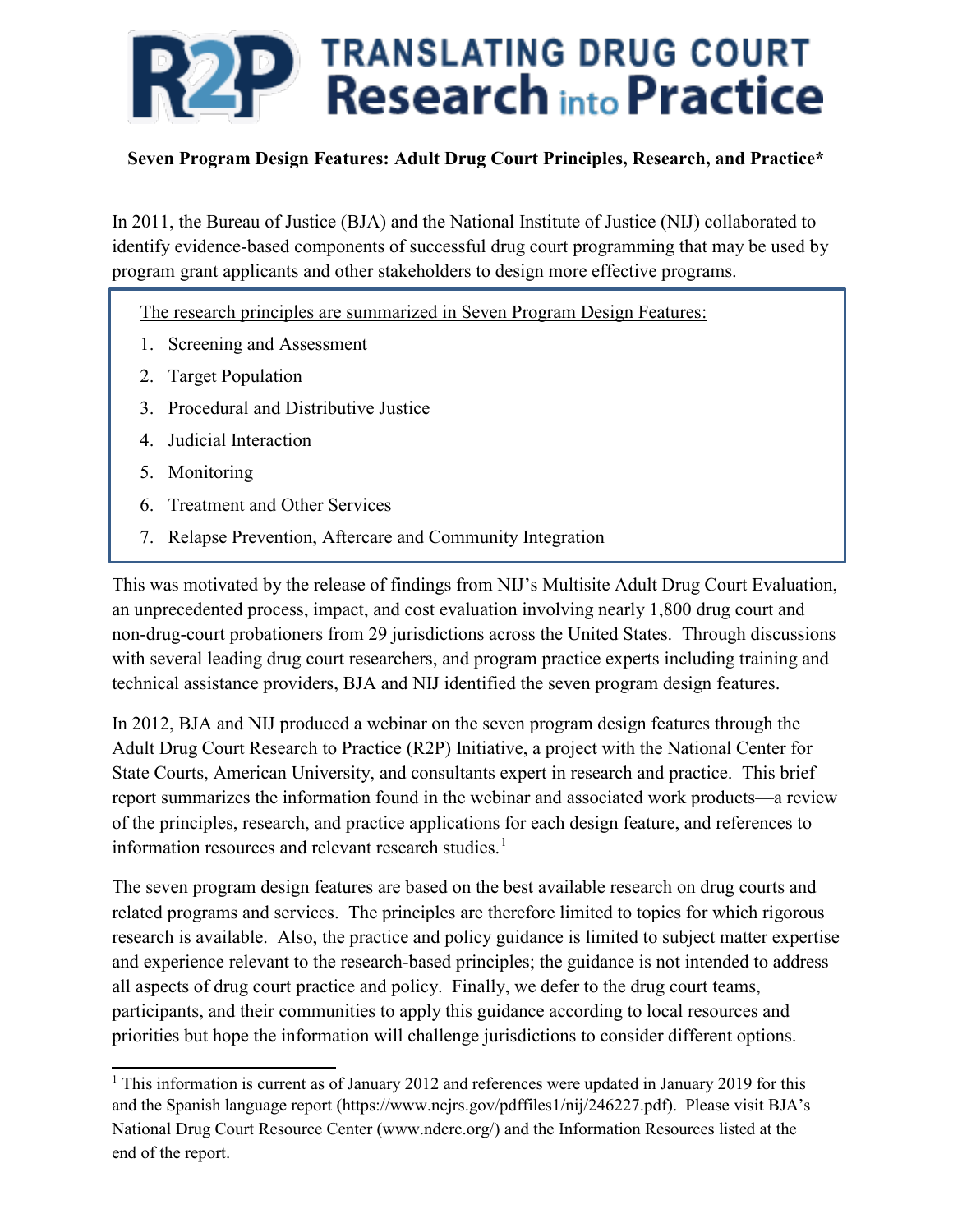#### **#1 Screening and Assessment**

### Screening and Assessment Principles

Concerns include brief legal and behavioral screening for program eligibility, and more intensive clinical and psychosocial assessment of risk, needs, and responsivity.

- Referral sources and other stakeholders should be clear on program eligibility criteria, which must be consistent with targeted population needs and available program resources.
- Screen promptly and systematically for all offenders potentially eligible for the drug court, identify the agency which will conduct this screening, and detail the procedures that will be used for screening.
- Offenders determined to be eligible for the drug court as a result of screening will then be assessed to identify their risk for relapse and recidivism, as well as the nature of treatment and other rehabilitation needs.
- Assessments should be conducted using instruments that have been validated<sup>[2](#page-1-0)</sup> for the targeted population and updated periodically.
- Treatment and other service assessments should be reviewed and adjusted to gauge offender needs that may change over time.

#### Screening and Assessment Research

The principles are based on a theoretical framework called the Risk-Need-Responsivity (RNR) Model (Ref 3).

*Risk* - Match program intensity to offender recidivism risk level; intensive levels of treatment for high-risk offenders and minimal intervention for low-risk offenders. *Need* - Target criminogenic needs or those offender needs that are functionally related to criminal behavior.

*Responsivity* - Provide cognitive-behavioral therapy (CBT) tailored to offender's learning style, motivation and other specific attributes.

<span id="page-1-0"></span><sup>2</sup> Validated means the instrument has been demonstrated to measure the intended characteristic; e.g., the Beck Depression Inventory has been shown through studies to measure mood and physical symptoms that correlate with depression (which affects drug court participation). Studies should demonstrate validity for offenders of varying age, race, gender, and ethnicity.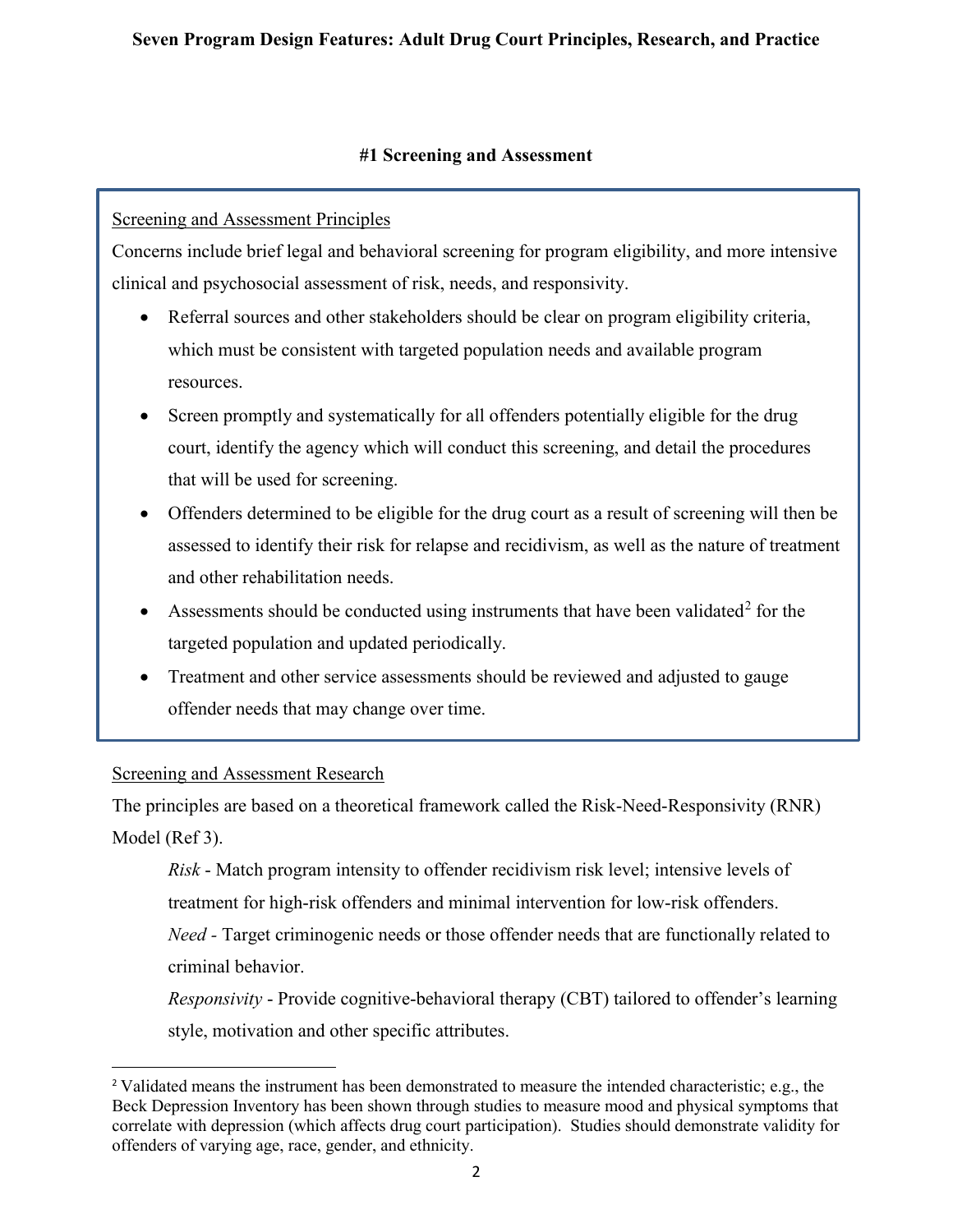The RNR Model identifies seven major risk/need factors (Ref 3):

- 1. *Antisocial Personality Pattern* Impulsive, adventurous pleasure seeking, restlessly aggressive and irritable;
- 2. *Procriminal Attitudes*  Rationalizations for crime, negative attitudes towards the law;
- 3. *Social Support for Crime* Criminal friends, isolation from prosocial others;
- 4. *Substance Abuse* Abuse of alcohol and/or drugs;
- 5. *Family/Marital Relationships* Inappropriate parental monitoring and disciplining, poor family relationships;
- 6. *School/Work* Poor performance, low levels of satisfaction; and,
- 7. *Prosocial Recreational Activities* Lack of involvement in prosocial recreation/leisure activities.

Also relevant are four minor non-criminogenic needs (Ref 3):

- 1. *Self-Esteem* Poor feelings of self-esteem, self-worth;
- 2. *Vague Feelings of Personal Distress*  Anxious, feeling blue;
- 3. *Major Mental Disorder* Schizophrenia, manic-depression; and,
- 4. *Physical Health* Physical deformity, nutrient deficiency.

Recidivism risk is commonly used to triage cases and allocate resources. Sentencing guidelines divert low-risk nonviolent offenders to alternative dispositions or sanctions based on recidivism risk. Resources are conserved for high-risk offenders who may serve sentences under community corrections or incarceration depending on public safety, rehabilitation, and other concerns. Factors significant in predicting recidivism risk include (Ref 18):

- Offender characteristics and demographics (e.g., young adult);
- Current offense information;
- Prior adult criminal record; and,
- Prior juvenile contact with legal authorities.

Note historical factors like these are static (unchangeable or unlikely to change), whereas others are dynamic (more open to change). Tools that assess dynamic risk factors can be used to compare followup to initial risk measures and gauge offender change (Ref 12). Treatment primarily targets dynamic risk factors (i.e., substance abuse).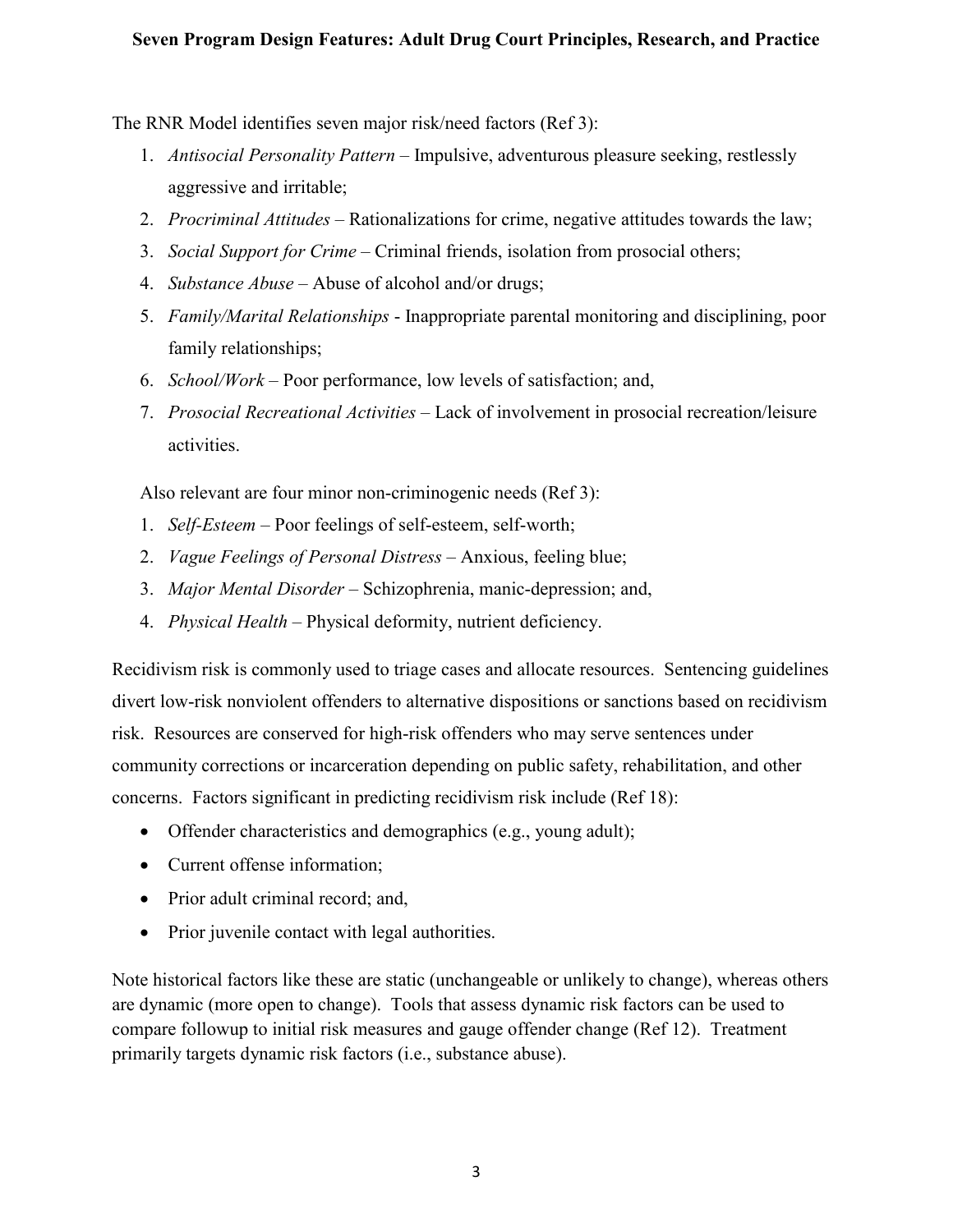There are several public access and proprietary tools available for screening and assessment purposes. See Information Resources for websites on various screening and assessment tools. In selecting tools, it is important to consider the following:

 *Cost* - Developers may charge for instrument use or make them public domain.

- *Training* Staff need to be trained to collect information from records and administer screeners (incl. non-English speaking); to yield reliable information, assessment requires those administering to receive special training.
- *Format* Complexity, length, and time required to administer instruments vary; paperbased vs. computer automated instruments have pros and cons.
- *Location* Setting may pose challenges to offenders' disclosing sensitive information (e.g., trauma) and socially undesirable behavior (e.g., injection drug use); facilities may not permit laptops and other electronics.
- *Scope and Specificity* Instruments vary in areas covered, and some areas need to be examined in-depth to assess needs and responsivity (e.g., mental illness).
- *Closed/Open-Ended* Instruments may have yes/no answers or scaled responses (1 = low, 5 = high) (e.g., COMPAS and TCU-DS); others promote open-ended conversations whose results are coded at the end (e.g. LSI-R and ORAS).<sup>[3](#page-3-0)</sup>

#### Screening and Assessment Practice

Stakeholder support is critical, and strategies to improve drug court referrals and program support are:

- Address risk concerns of law enforcement, prosecutors, crime victims, and public;
- Review drug court evidence with defense bar, service providers, and stakeholders;
- Begin with small caseload, but expand to meet critical volume demand and justify budget and in-kind support; and,
- Avoid silo building by utilizing variety of problem-solving court resources, and allowing case transfers as offender needs (e.g., comorbidity<sup>[4](#page-3-1)</sup>) identified.

<span id="page-3-0"></span><sup>3</sup> Examples are Correctional Offender Management Profiling for Alternative Sanctions (COMPAS), Texas Christian University Drug Screen (TCU-DS), Level of Service Inventory–Revised (LSI-R), and Ohio Risk Assessment System (ORAS).

<span id="page-3-1"></span><sup>&</sup>lt;sup>4</sup> Comorbidity means having more than one condition (e.g., mental illness and drug dependence).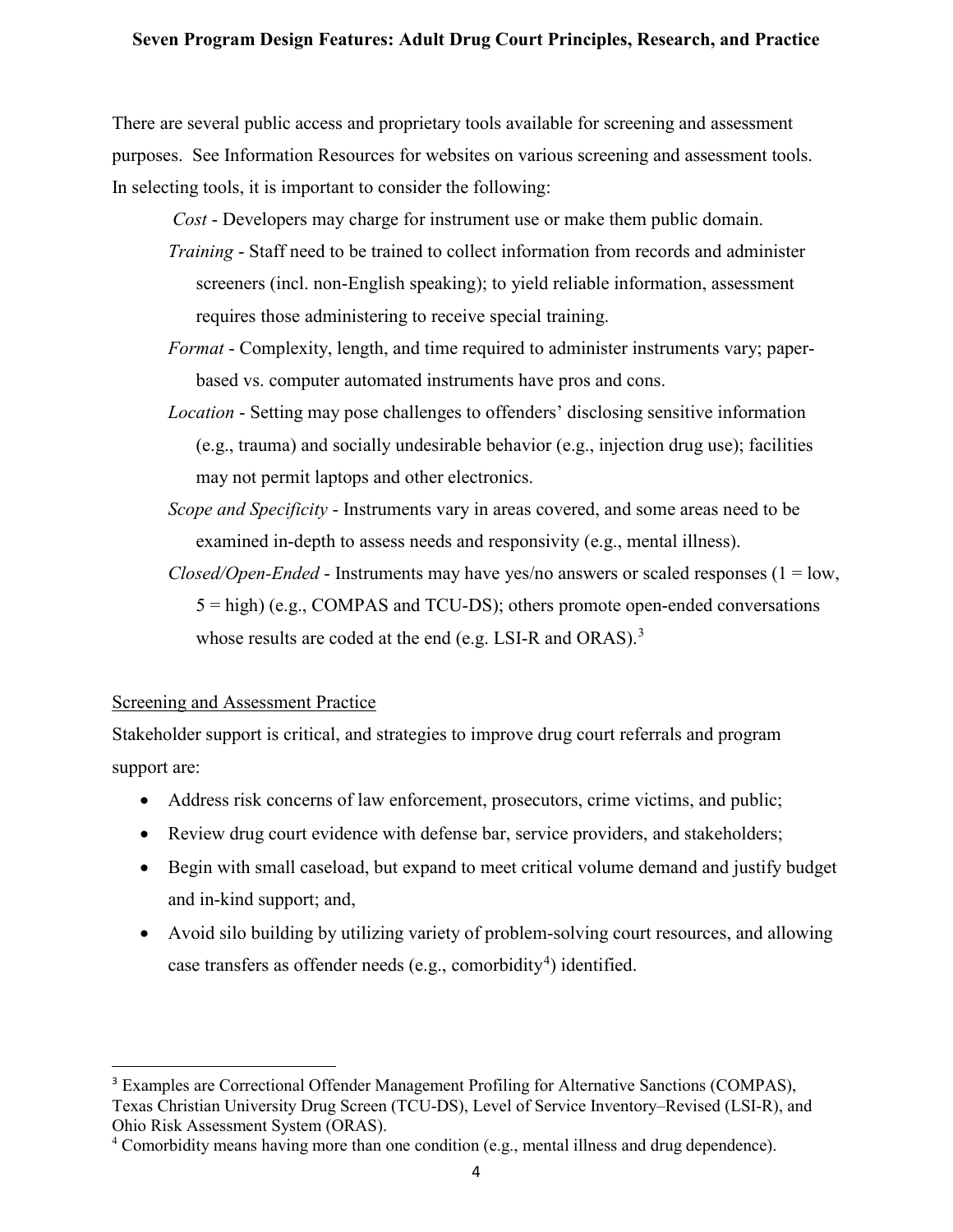Courts manage cases by triage of drug-involved cases; that entails screening for drug court eligibility, and reserving RNR assessment (and reassessment) for eligible candidates. In other words:

- Systematically identify cases for referral to drug court vs. other dispositions;
- Screen referred offenders on legal and other drug court eligibility criteria without delay (Ref 20);
- Assess eligible offenders—for risk of reoffending, drug dependence, and other needs—to confirm drug court admission and develop individual treatment plans; and,
- Reassess regularly and monitor for changes in condition.

Drug court eligibility screening criteria include initial information on multiple factors:

*Legal* - Outstanding cases, supervision status (probation level), case status (postdisposition), and sentence (deferred jail or prison term);

*Risk* - Criminal history length, offense types (sex offenses, drug trafficking) and severity (felony, misdemeanor, other);

*Need -* History of alcohol and other drug use, positive drug test, mental health issues, and other health service use (medications); and,

*Program Resources* - Available to support eligible offender monitoring and services.

More intensive and comprehensive RNR assessment (and reassessment) follow; that is,

- Conduct needs and responsivity assessment on issues identified during screening, later as symptoms may mask other needs, and as behavior changes; and,
- Refer offenders to staff trained to:
	- Conduct in-depth clinical assessments using validated instruments,
	- Identify critical recovery issues (e.g., trauma),
	- Render diagnoses (dependence, mental illness), and
	- Prescribe medications and services suitable to subpopulation and drug court setting.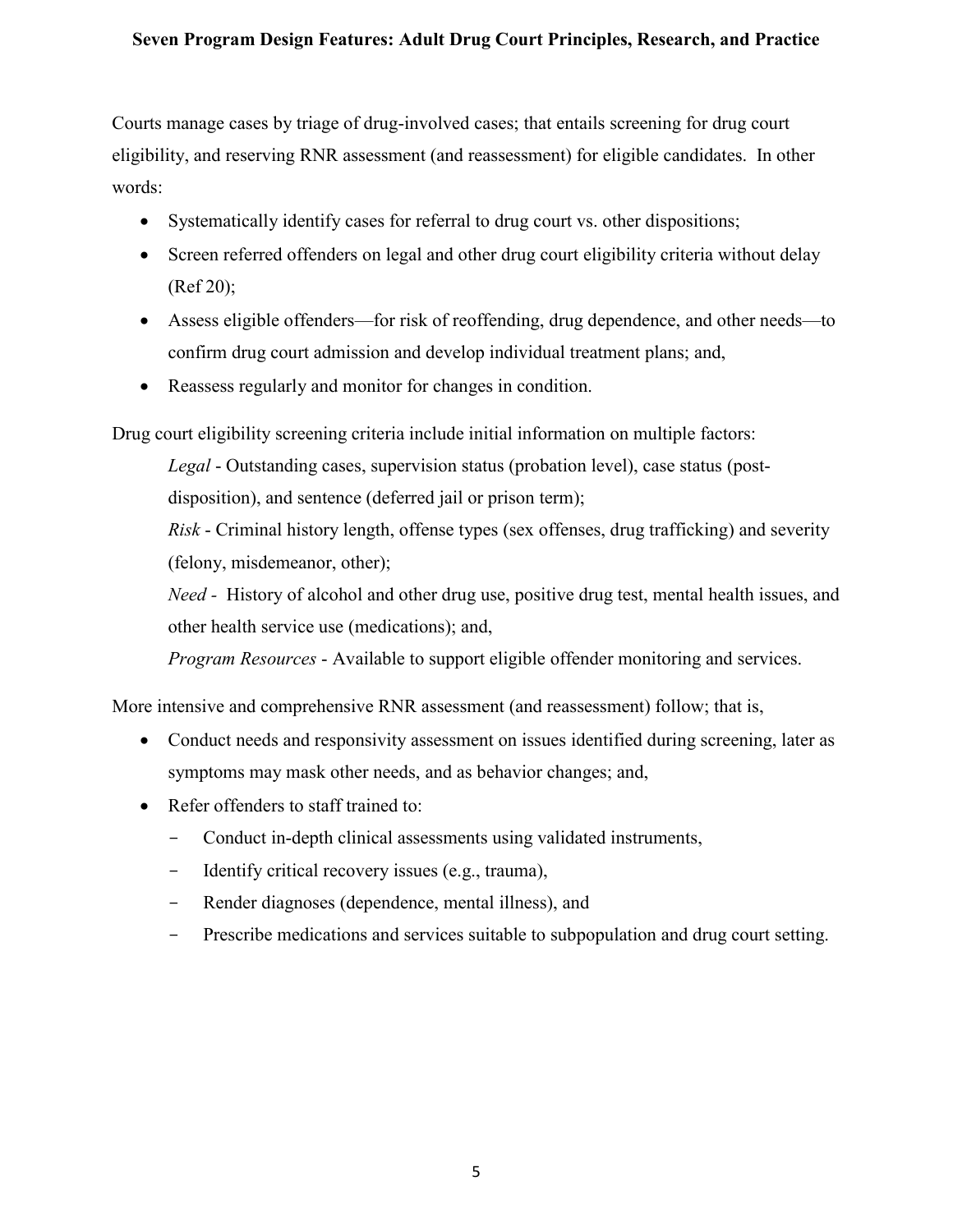# **#2 Target Population**

# Target Population Principles

Concerns include specifying the offender subgroup(s) the program is designed to serve.

- Program resources should be prioritized for offenders who demonstrate both high criminogenic risk and high alcohol and other drug dependence. Serve offenders whose characteristics and risk factors directly relate to a high probability of offending, and who are frequent drug users diagnosed for drug dependence.
- Target offenders who are subject to (or eligible for) legal sanctions that may provide greater leverage in program compliance.

# Target Population Research

Research has shown that underestimating or overestimating drug court participant risks and needs will undermine program goals. Net-widening (i.e., expanding the target population to include low-risk or low-need offenders) and applying more intensive supervision or treatment than is needed has negative impacts on outcomes (Ref 19).

This figure shows the suggested sentence ranging from diversion to incarceration according to two factors: recidivism (risk of criminal offending) risk versus alcohol and other drug dependence (treatment need).<sup>[5](#page-5-0)</sup> The best drug court target population is offenders who are high risk and high need. Defendants who are ineligible for drug court may be referred to diversion programs that minimize criminal justice system contact, for example.

|                    |      | High                                         | Low                                                       |
|--------------------|------|----------------------------------------------|-----------------------------------------------------------|
| Risk<br>Recidivism | High | Incarceration or<br>Drug Court,<br>Treatment | Incarceration or<br>Intensive<br>Probation,<br>Prevention |
|                    | Low  | Low Level<br>Probation or                    | Low Level<br>Probation or                                 |
|                    |      | Diversion,<br>Treatment                      | Diversion,<br>Prevention                                  |

#### Alcohol and Other Drug Dependence

<span id="page-5-0"></span><sup>&</sup>lt;sup>5</sup> See pages 2-3 for more information on the Risk-Need-Responsivity (RNR) model.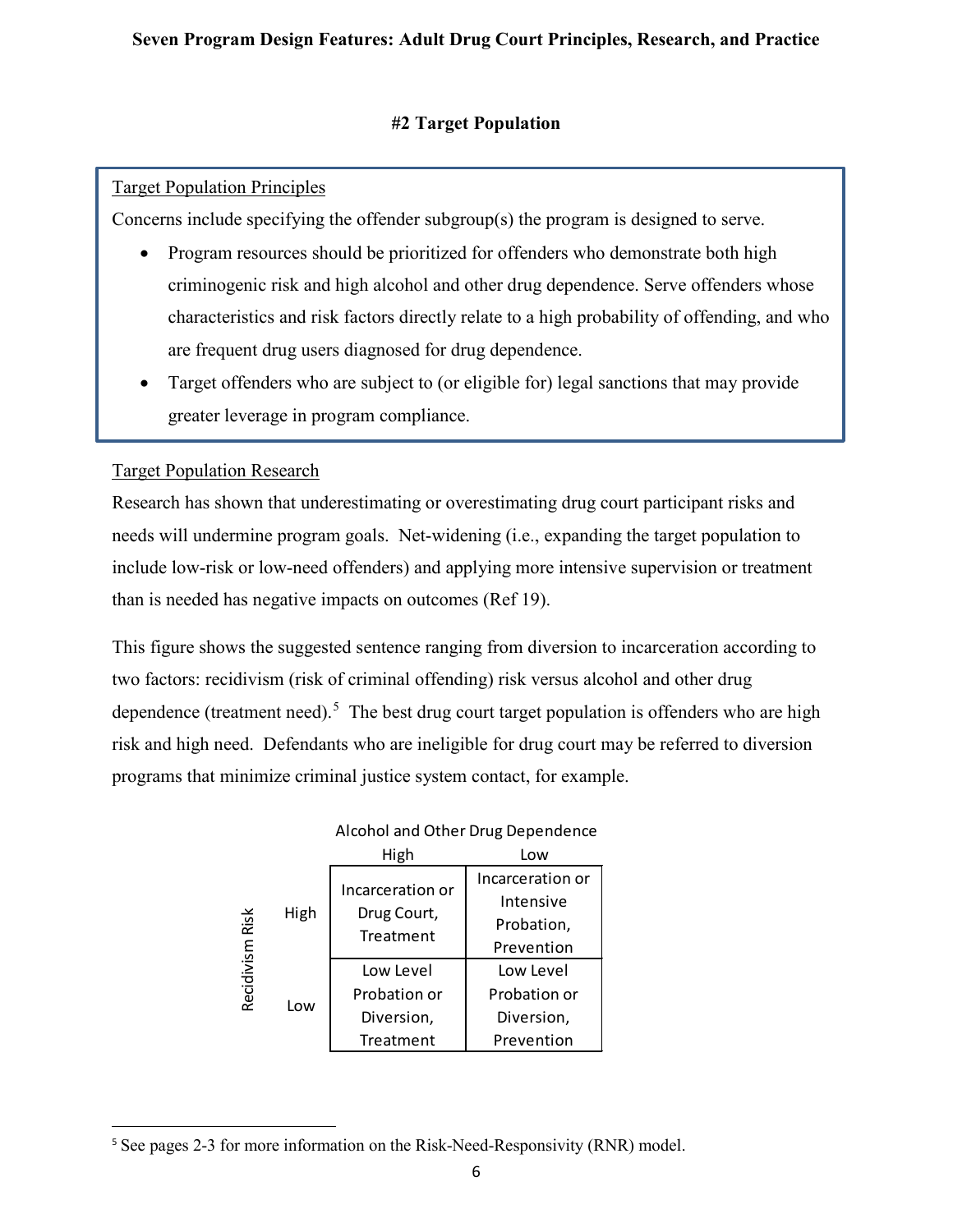Research shows that drug court impact and return on investment is greatest if the eligibility criteria select offenders with the following characteristics (Ref 21):

- High-risk of re-offense (e.g., more serious criminal history);
- More serious drug use at intake;
- More legal exposure on current case (e.g., jail or prison if terminated); and,
- Without co-occurring mental health needs.

Less differential impact is found for variables such as motivation at baseline, age, or gender.

#### Target Population Practice

Strategies to develop and implement effective screening criteria include:

- Collect information from law enforcement, prosecutors, defense counsel, judges, community corrections, jails, prisons and service providers to refine eligibility criteria;
- Apply case triage to direct high risk/high need target population to drug courts, and others to alternatives based on offender risk/need and program resources;
- Communicate drug court eligibility criteria to referral sources and potential participants, and clarify referral protocol; and,
- Confirm drug court staff and service resources adequately accommodate referrals, and they are consistent with target population.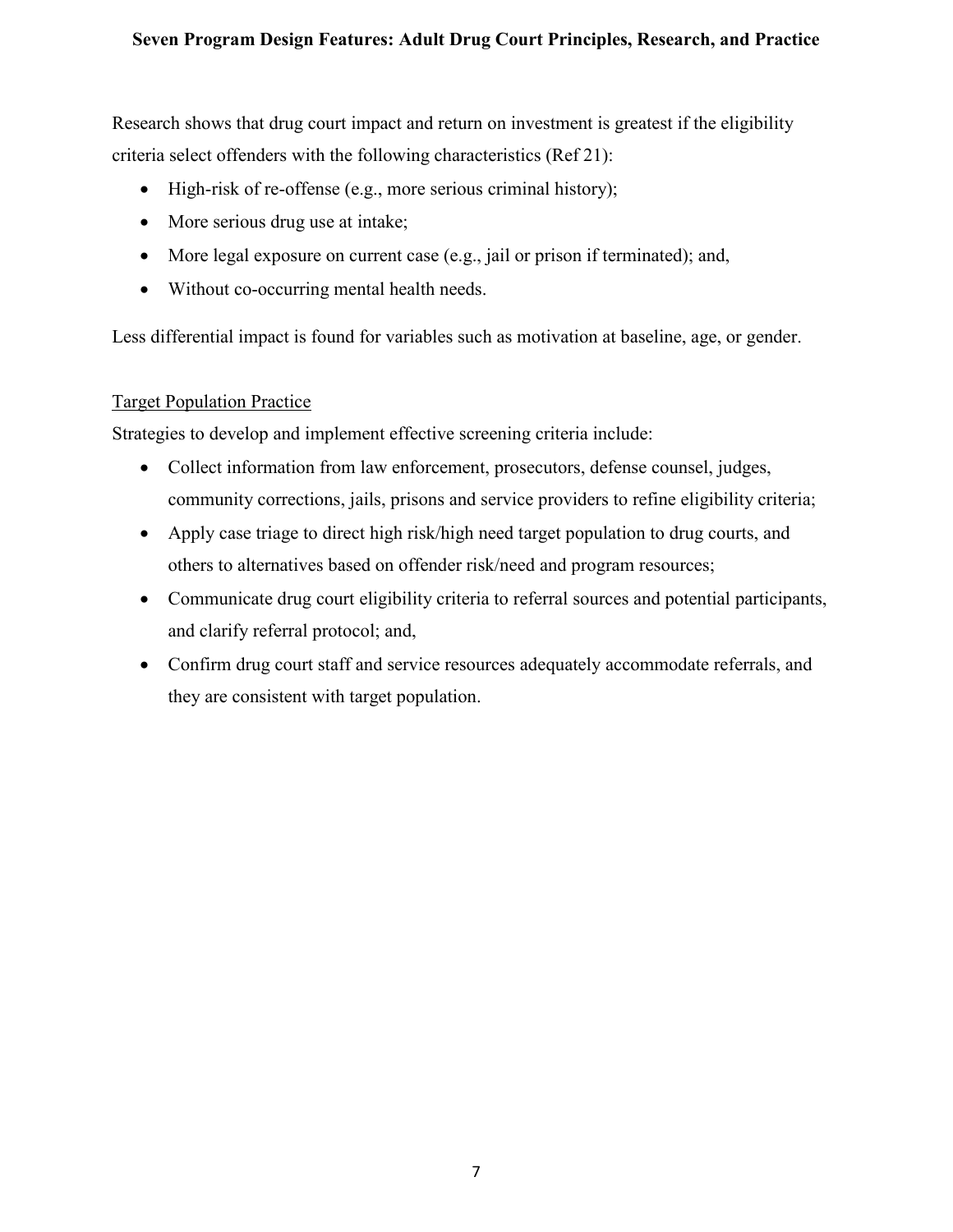# **#3 Procedural and Distributive Justice**

# Procedural and Distributive Justice/Principles

The basic concerns are fair process and equitable outcomes, and the perception of these.

- Establish and clearly communicate a system of graduated sanctions and incentives that is activated and delivered with certainty in response to offender behavior.
- Information from the drug court team and the offender should be considered in determining noncompliance and the appropriate response.
- Specific program responses should be meaningful to the offenders, understandable, and delivered in a manner that can be perceived as fair and equitable.

# Procedural and Distributive Justice Research

There is a solid theoretical foundation behind the concepts of procedural and distributive justice. First, procedural justice is operationalized on multiple dimensions (Ref 5):

- 1. Voice Side is heard, opportunities to speak during status hearings;
- 2. Respect Treated with dignity and respect;
- 3. Neutrality Decision-making is unbiased and trustworthy;
- 4. Understanding Comprehend court language, decisions, responsibilities; and,
- 5. Helpfulness Shown interest in individual needs.

Distributive justice is more outcome-oriented (Ref 22); it:

- Concerns whether the outcome itself (i.e., the actual distribution of rewards, punishments, or some resource) is fair; and,
- Informs legitimacy through perceived fairness and equity of the delivery of services, such as across social and demographic groups.

Relevant research not specific to drug courts (e.g., law enforcement, community courts) demonstrates (Refs 1, 5, 7, 9):

- Experience-based assessments of distributive and procedural fairness matter to perceptions of legitimacy and compliance (e.g., among African Americans);
- Perceptions of procedural justice can increase compliance with court orders and reduce illegal behavior;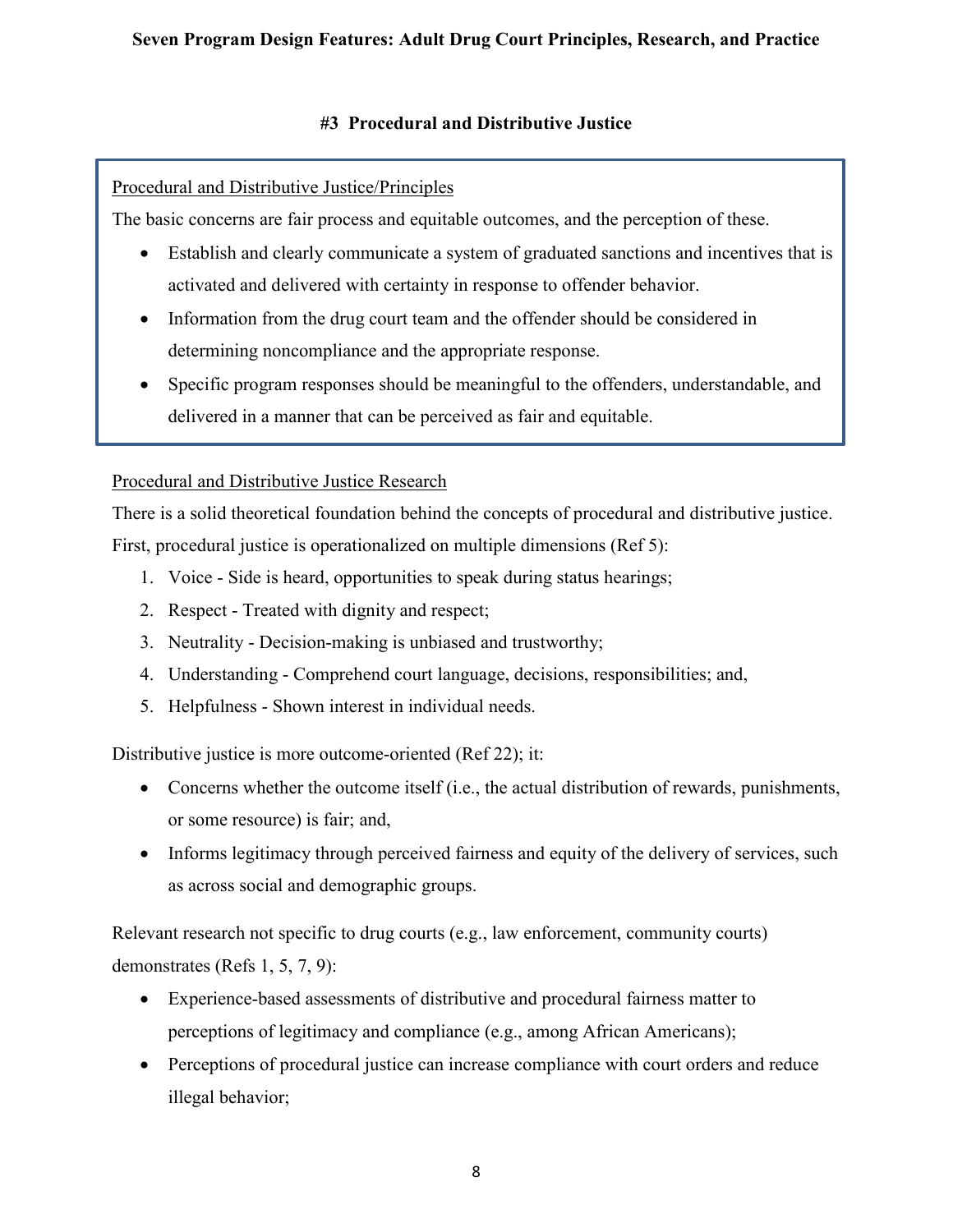- Perceptions of procedural justice exert greater influence than perceptions of distributive justice; and,
- The judge has the greatest influence on overall perceptions.

Findings from NIJ's Multisite Adult Drug Court Evaluation indicate (Ref 21):

- Participants' perceptions of procedural justice, distributive justice, and severity of the sentence to be imposed upon drug court failure predict program compliance, criminal behavior, and drug use;
- Perceptions of procedural justice—and of the judge in particular—are a critical factor explaining why drug courts reduce crime and drug use; and,
- Understanding may be a particularly important dimension (greatest difference between drug court and comparison group).

# Procedural and Distributive Justice Practice

To promote procedural and distributive justice in drug court programming, consider the following (Ref 6).

- Did the offender get the decision they wanted, was it deserved, and was it through fair procedures?
- Was this the perception of the offender, and of other drug court participants?
- Collect information from participants and team to refine system of graduated sanctions and incentives to reinforce compliance.
- Document and disseminate drug court requirements and policies in language understandable to participants.
- Identify and acknowledge preconceptions and attitudes toward the criminal justice system, and train staff on cultural competency.
- Use voice, respect, and understanding to promote trust and confidence, because perceived legitimacy leads to compliance.
- Ask participants, staff, and service providers for feedback on how to promote procedural and distributive justice.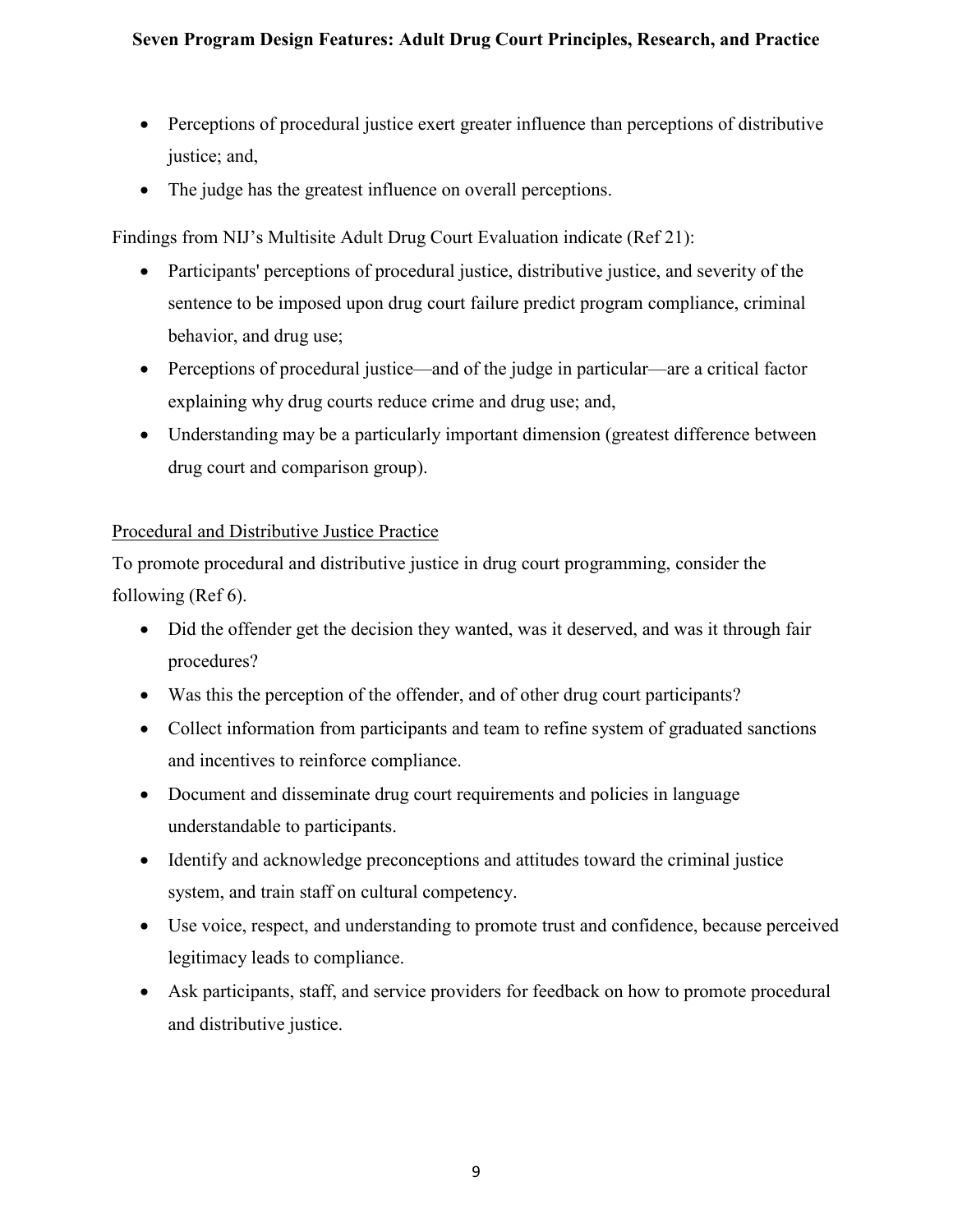# **#4 Judicial Interaction**

# Judicial Interaction/Principles

This concerns drug court hearings and communications between the judge and participants.

- Judges should interact directly and regularly with drug court participants during drug court hearings, which should be as frequent as the participant may require.
- As the program leader, the judge will maintain authority by demonstrating support for the program and knowledge of individual offenders.
- Communication between the participant and the judge should be based on a foundation of respect, and judges must maintain an understanding of program resources available to assess and respond to participant behavior.

# Judicial Interaction Research

Qualitative research involving observation of drug court judges has clear implications for participant outcomes. Judges appear to elicit better outcomes when (Refs 8, 21):

- Their judicial demeanor seems respectful, fair, attentive, enthusiastic, consistent, caring, and knowledgeable; and,
- They spend three or more minutes per participant per hearing (regardless of participant compliance).

Also, trained and vested drug court judges promote better outcomes; that is, high turnover leads to poorer participant outcomes (Ref 8).

# Judicial Interaction Practice

There are many strategies to enhance the influence of the judge and other drug court team members on participant performance:

- Hold frequent judicial status hearings (esp. for high risk participants);
- Recruit and retain judges to lead drug court teams, and plan successions with stakeholders;
- Train on therapeutic jurisprudence educate on addiction and role of advocating for participant needs related to criminal behavior;
- Approach participants according to individual level of cognitive functioning;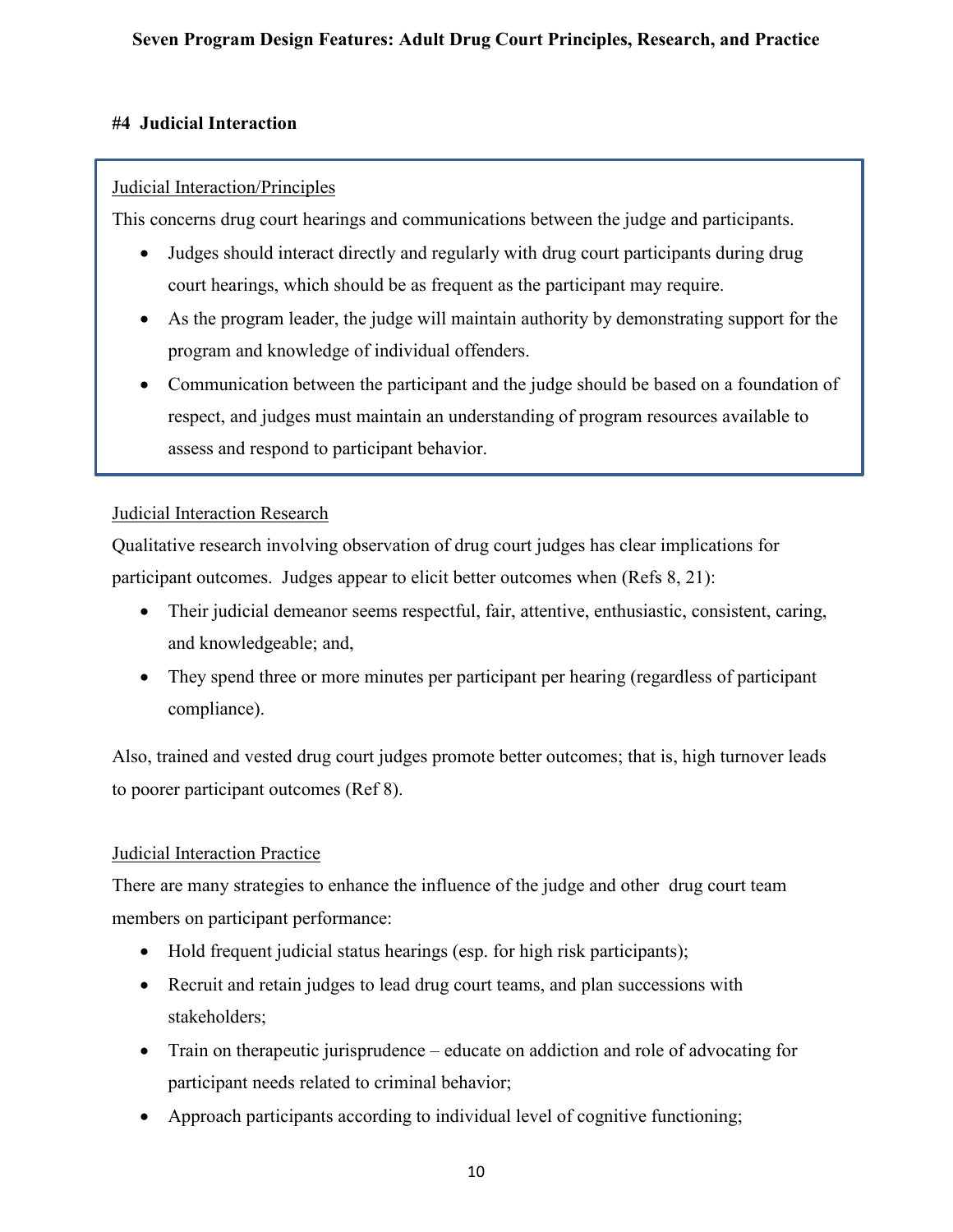- Appreciate history of personal failures and address sense of hopelessness that many participants have;
- Promote increased participant accountability while recognizing small achievements; and,
- Manage hearings to educate individual offender and other participants by example.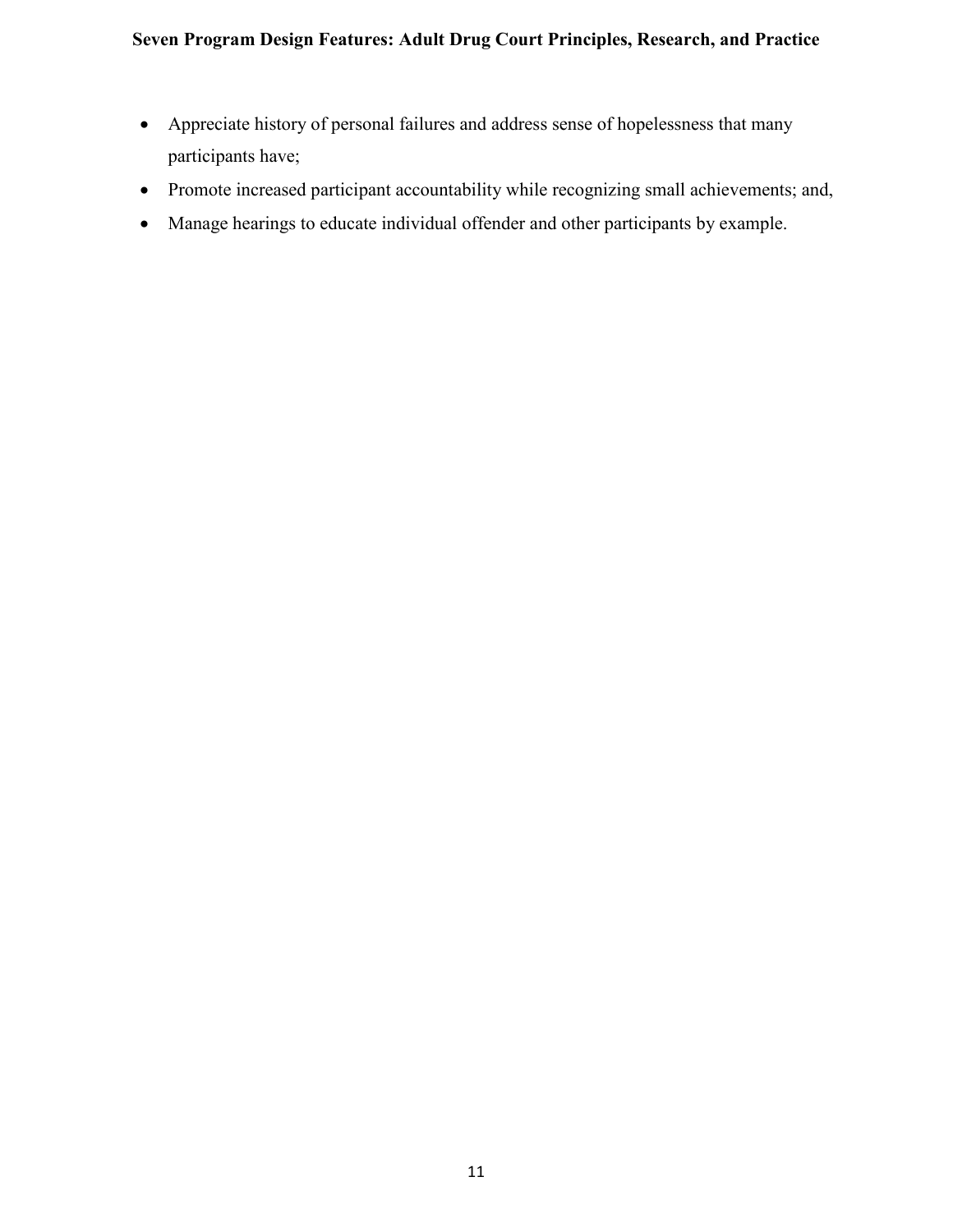### **#5 Monitoring**

# Monitoring Principles

Concerns include community-based surveillance and supervision to confirm and manage compliance with abstinence and other program requirements.

- Monitor drug court participants using random drug testing and community supervision.
- Disseminate results efficiently to the drug court team.
- Immediately respond to noncompliance with program requirements.

# Monitoring Research

The theoretical roots of monitoring trace back to the principles of sentencing which includes deterrence<sup>[6](#page-11-0)</sup> through:

*Celerity* - Swiftness in response to behavior;

*Certainty -* Likelihood that behavior detected and given a response; and,

*Severity* - Harshness of response in proportion to behavior.

Monitoring includes contact with the judge and other team members. The research shows that (Refs 4, 11, 19, 21, 24):

- In general, intensive supervision among probationers and parolees leads to higher noncompliance detection and violation rates unless program response is therapeutic;
- Training probation officers on RNR model results in more use of cognitive-behavioral therapies, discussion of offender criminogenic needs, and lower recidivism;
- Drug court participants who had more frequent judicial status hearings and drug testing had better outcomes; and,
- High-risk participants benefit most from frequent judicial status hearings; benefits unclear for low-risk participants.

<span id="page-11-0"></span><sup>6</sup> Deterrence may be specific to the offender or general to the community; the other sentencing principles are rehabilitation, incapacitation, retribution, and optionally restorative justice.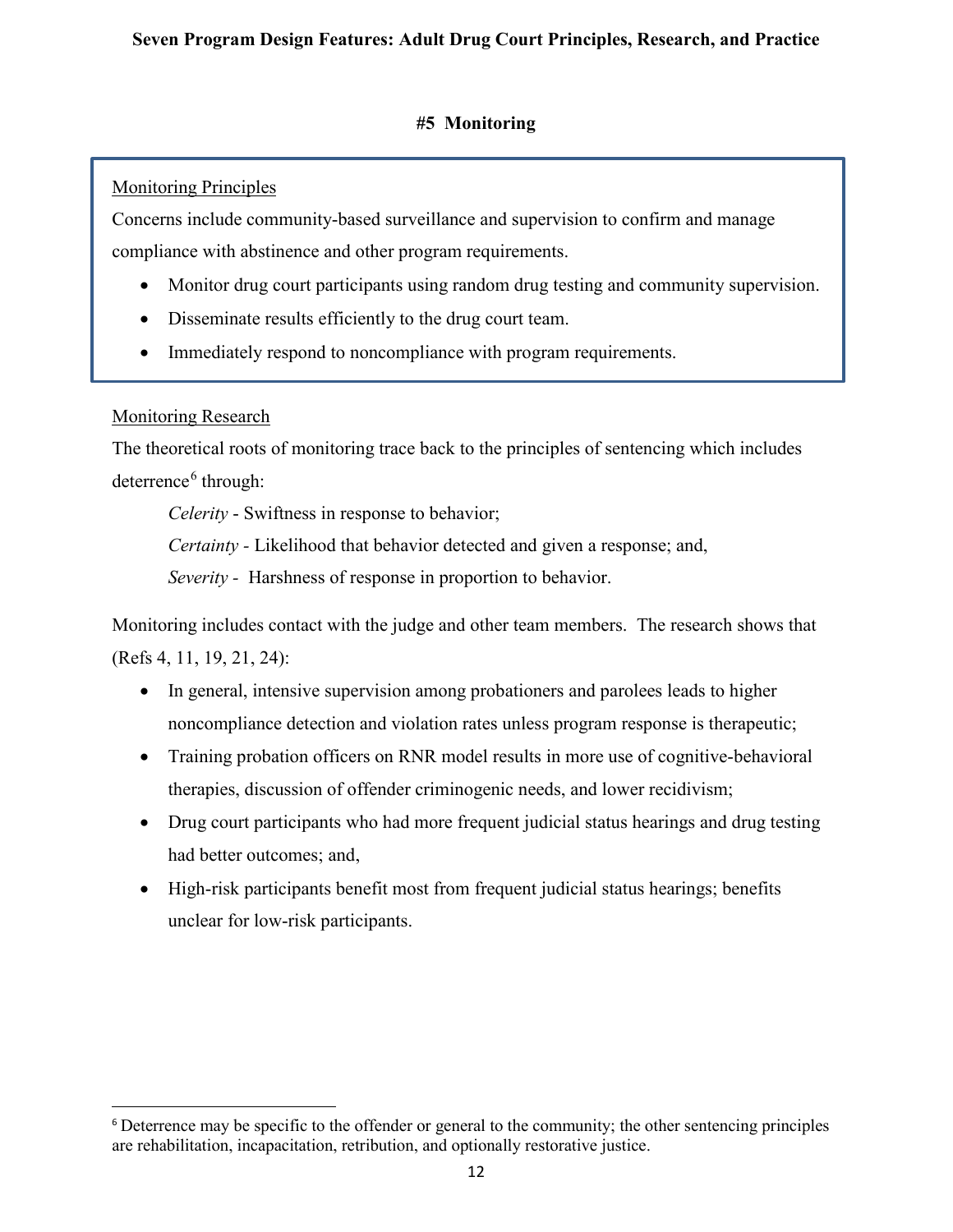#### Monitoring Practice

Following are strategies to balance therapeutic jurisprudence with public safety concerns.

- Engage law enforcement and community corrections in monitoring (curfew checks, travel restrictions, home visits).
- Educate drug court team (incl. community corrections) on therapeutic jurisprudence, observe participant as frequently as indicated by risk and needs assessment, and address noncompliance with responses other than probation violation.
- Test for alcohol and variety of drug types, not just 'drug of choice.'
- Apply random testing schedule, or test so frequently that any alcohol or drug use is detected.
- Train staff on drug testing protocols (observation, chain of custody, confirmation, etc.).
- Maintain a system that reliably records and disseminates test results (incl. no-show and no sample) and behavior (program compliance).
- Explain purpose and temporary nature of alcohol and other drug testing —training wheels to be removed.
- Regularly review team and service provider reports, test results, behavior patterns, and program requirements with participant in hearings.
- Use monitoring results to adjust services and supervision requirements for participants as appropriate.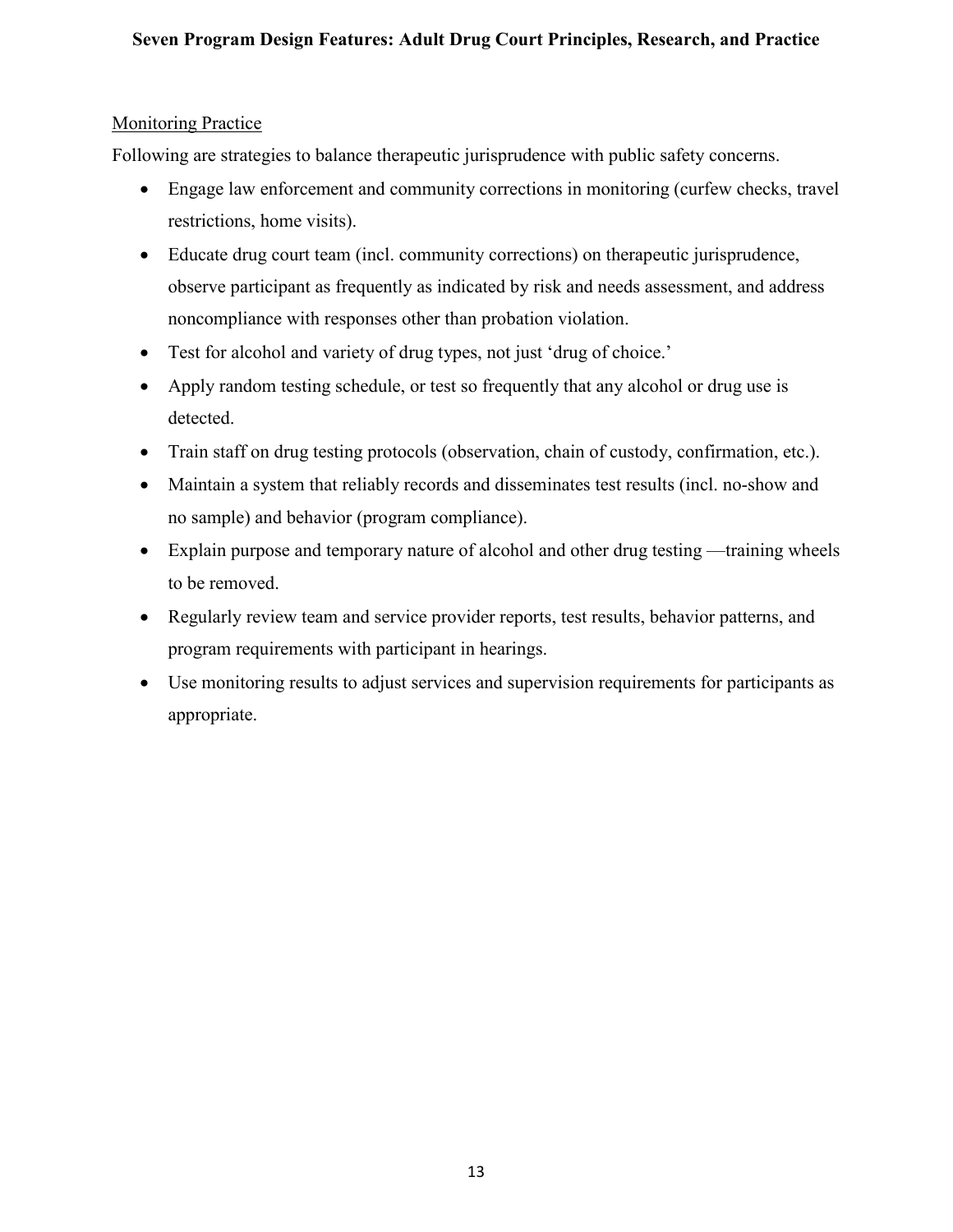### **#6 Treatment and Other Services**

# Treatment and Other Services Principles

Concerns include alcohol and other drug treatment, as well as rehabilitation services to address employment, education, physical and mental health, and other needs.

- Maintain program resources that address drug court participant needs identified over time.
- Accommodate the range of treatment and other rehabilitation services required.
- Apply case management beyond initial referral to confirm that providers appropriately deliver ongoing assessment and services.

## Treatment and Other Services Research

The American Society of Addiction Medicine, the National Institute on Drug Abuse, the Substance Abuse and Mental Health Services Administration (SAMHSA), and drug treatment researchers have documented the following (see SAMHSA's Treatment Improvement Protocols and Refs 2, 10, 17).

- Addiction is a primary, chronic disease of brain reward, motivation, memory and related circuitry; circuit dysfunction leads to biological, psychological, social and spiritual manifestations, reflected in pathologically pursuing reward and/or relief by substance use and other behaviors.
- Medication-assisted treatment may reduce alcohol and opiate relapse by addressing increased tolerance and withdrawal symptoms, with counseling and monitoring to avoid diversion and misuse that may cause overdose.
- Addressing participants' multiple criminogenic needs through treatment-related services leads to reduced relapse and recidivism.
- Drug courts that follow RNR principles produce greater recidivism reductions than drug courts that do not; but many drug courts do not appear to follow any RNR principles, and most follow one at most.

SAMHSA developed a searchable clearinghouse, the National Registry of Evidence-based Programs and Practices, that offers objective reviews of manualized treatment protocols. One approach is cognitive behavior therapies (CBTs) that focus on maladaptive beliefs and patterns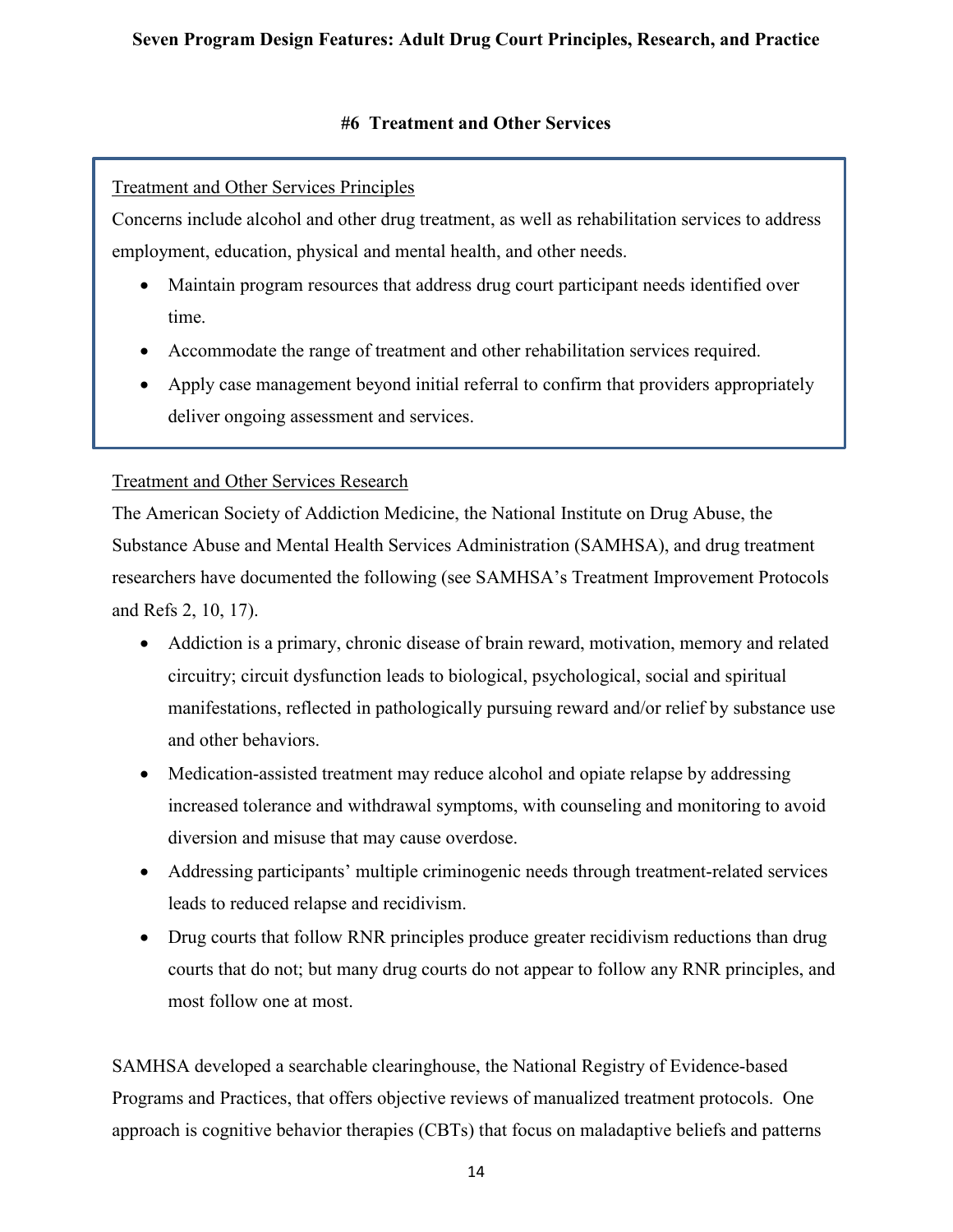of thinking, and build skills including self-monitoring, problem-solving, and rational decisionmaking. We've learned the following about CBT from the research (Refs 13, 16).

- Complement to medication-assisted and other treatment for alcohol and other drug dependence, mental illness, etc.
- Can be adapted to different diagnoses, needs, and learning styles (e.g., female offenders, young adult, and other subgroups).
- May reduce reoffending by addressing 'criminal thinking' need—i.e., negative views of the law and authority, distorted perceptions of victimization and disadvantage, external locus of control, lack of empathy and sensitivity to others, neutralization techniques, blaming the victim, minimization of harm.
- Meta-analysis of juvenile and adult offender studies showed an average 25% recidivism reduction relative to comparison group (e.g., 40% to 30%); greatest impact was among high risk offenders, and when fidelity of CBT approach was ensured with training and quality assurance.

## Treatment and Other Services Practice

Drug courts can improve treatment and other service potential through the following strategies.

- Use case management to gauge criminogenic needs (incl. trauma among male and female offenders) and identify service resources.
- Confirm appropriate services (e.g., medication, sober housing) are accessible.
- Maintain access to continuum of community-based assessment, treatment, and other providers, and assure service quality:
	- Staff are trained and certified,
	- Curricula are manualized —written lesson plans for standard and effective service delivery, and,
	- Services are evidence-based,<sup>[7](#page-14-0)</sup> specific to diagnosis, and validated for population;
- In addition to detoxification, inpatient rehabilitation, and medication modalities, consider treatment approaches and associated costs.

<span id="page-14-0"></span><sup>&</sup>lt;sup>7</sup> Evidence-based means integrating the best available research findings, practitioner expertise, and other resources with the needs, values and preferences of those affected.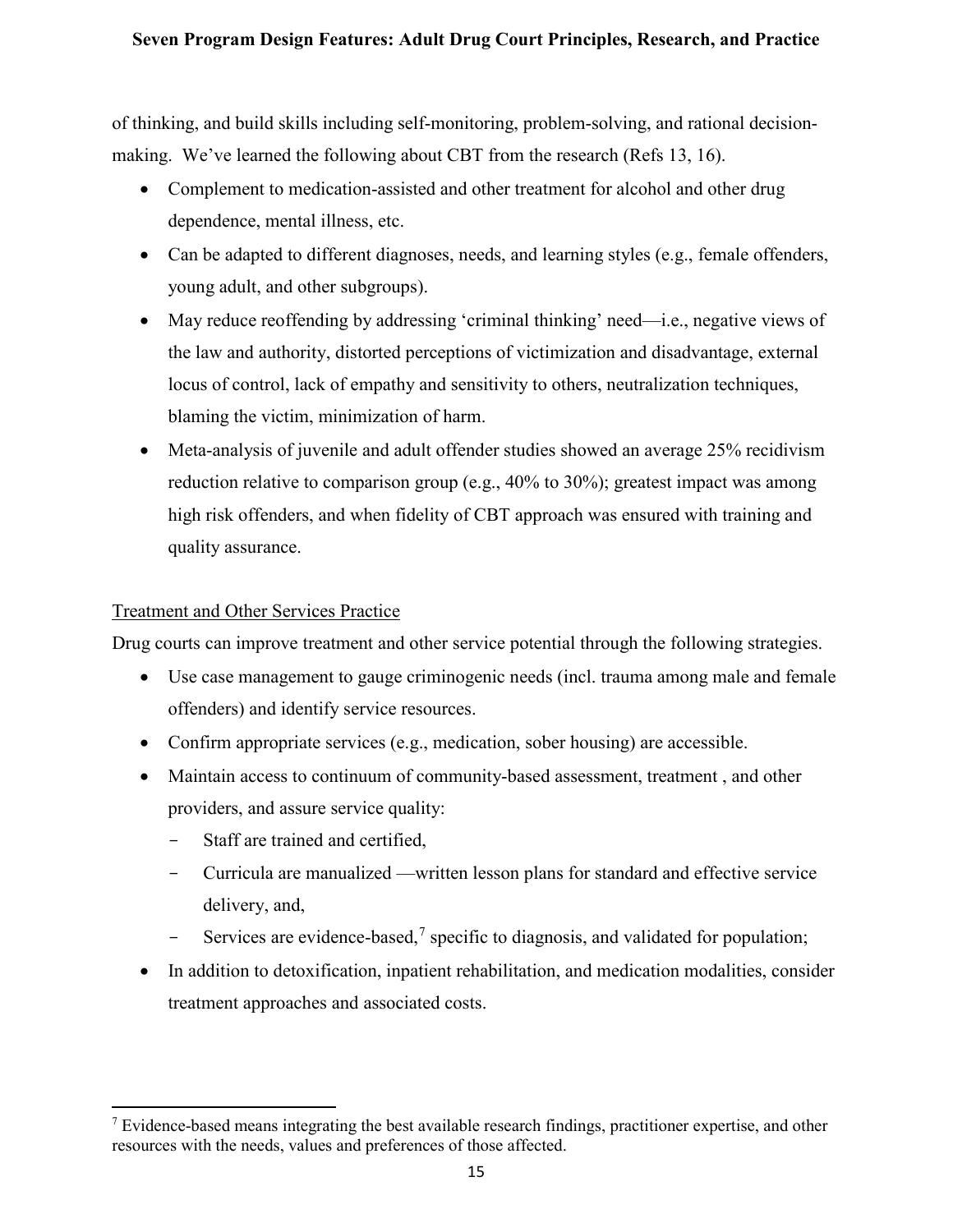#### **#7 Relapse Prevention, Aftercare, and Community Integration**

## Relapse Prevention, Aftercare, and Community Integration Principles

The final program design feature concerns identifying triggers and supports to prevent relapse during and after program participation.

- Begin planning at the first program phase.
- Implement culturally sensitive planning and other programming.
- Support relapse prevention, community integration, and aftercare/continuing care services.

## Relapse Prevention, Aftercare, and Community Integration Research

Research specific to drug courts is lacking in this area; generally, aftercare refers to the continuing care approach to recovery, whereby the impact of inpatient rehabilitation is boosted if followed by community-based outpatient treatment (Ref 15). Relapse prevention therapy is a CBT that focuses on the individual recovery process and coping strategies, and has been shown to reduce offender relapse and recidivism (Refs 14, 23). Applying both aftercare and relapse prevention to drug courts means case planning for the transition from program to communitybased resources, and social reintegration to reduce recovery and offender stigma with support from family, community, employment and service providers.

#### Relapse Prevention, Aftercare, and Community Integration Practice

This may be one of the least studied aspects of programming, but several strategies are suggested.

- Community reintegration strategies may include family, religious and other organizations that support alternatives to alcohol and drug use.
- Graduations and other drug court events are opportunities to promote the program and educate law enforcement, local government, community-based organizations, and family on recovery.
- If family and other relationships threaten sobriety, suggest ways to cope with triggers or find other sources of support.
- Recognize relapse norms, and teach relapse prevention skills to avoid behavior that would sabotage graduation.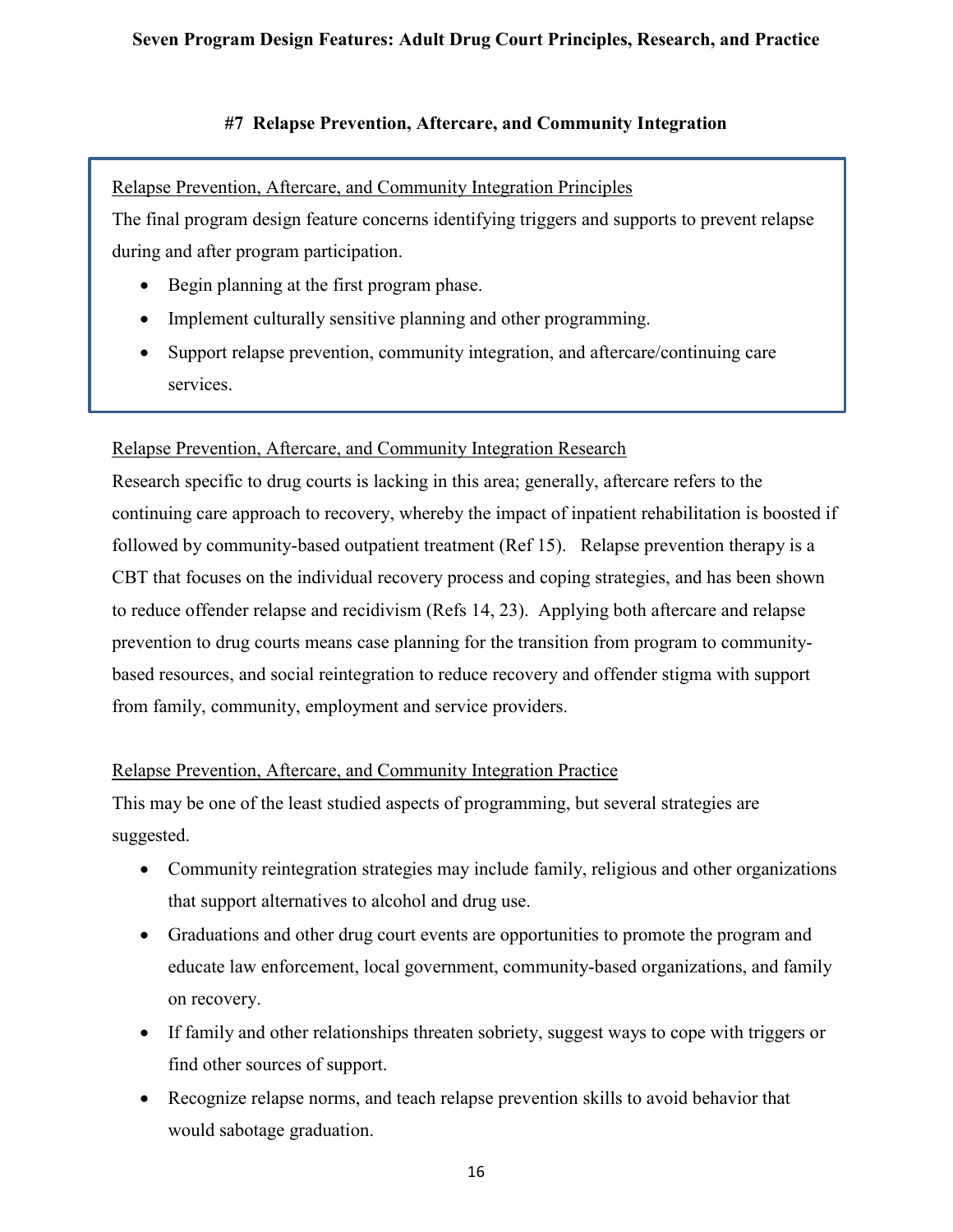- Begin post-graduation planning early, and confirm transition plans prior to successful drug court termination.
- Mentoring and alumni groups can be opportunity for graduates to serve community as part of their recovery.

### **Information Resources**

Risk Assessment Instruments Public Safety Risk Assessment Clearinghouse <https://psrac.bja.ojp.gov/selection/tool-selector> *Descriptions of assessment instruments relative to: violent, sexual, and general recidivism, pretrial misconduct, and other behaviors.* 

#### BJA-NIJ Adult Drug Court Research to Practice (R2P) Initiative

https://www.nij.gov/topics/courts/drug-courts/Pages/research2practice.aspx *Website archive of webinars and other information on topics including appropriate target population, the role of medication, effective substance abuse treatment, performance measurement and program evaluation for drug courts, and the seven program design features.* 

#### Drug Court Research

National Institute of Justice

<https://www.nij.gov/topics/courts/drug-courts/welcome.htm> *Webpages on drug court research and evaluation, including program logic model components, performance measures, and evaluation types (process, outcome, impact, and cost efficiency).* 

#### National Registry of Evidence-based Programs and Practices

Substance Abuse and Mental Health Services Administration <https://www.samhsa.gov/nrepp>

*Searchable online registry of mental health and substance abuse interventions that have been reviewed and rated by independent experts.* 

# Offender Assessment Utilizing the Risk-Need-Responsivity Model

Churchill (2011) Residential Substance Abuse Treatment Training and Technical Assistance <http://www.rsat-tta.com/Webinars/Archived-Webinars>

*Brief history of offender assessment; review of the Risk–Need-Responsivity (RNR) Model; role of the RNR Model in the development of offender assessment instruments; connection between offender assessment, treatment planning and provision of services; overview of several fourth generation RNR assessment instruments.* 

#### Treatment Improvement Protocols

Substance Abuse and Mental Health Services Administration <http://www.ncbi.nlm.nih.gov/books/NBK82999/>

• Clinical Guidelines for the Use of Buprenorphine in the Treatment of Opioid Addiction: A Treatment Improvement Protocol TIP 40;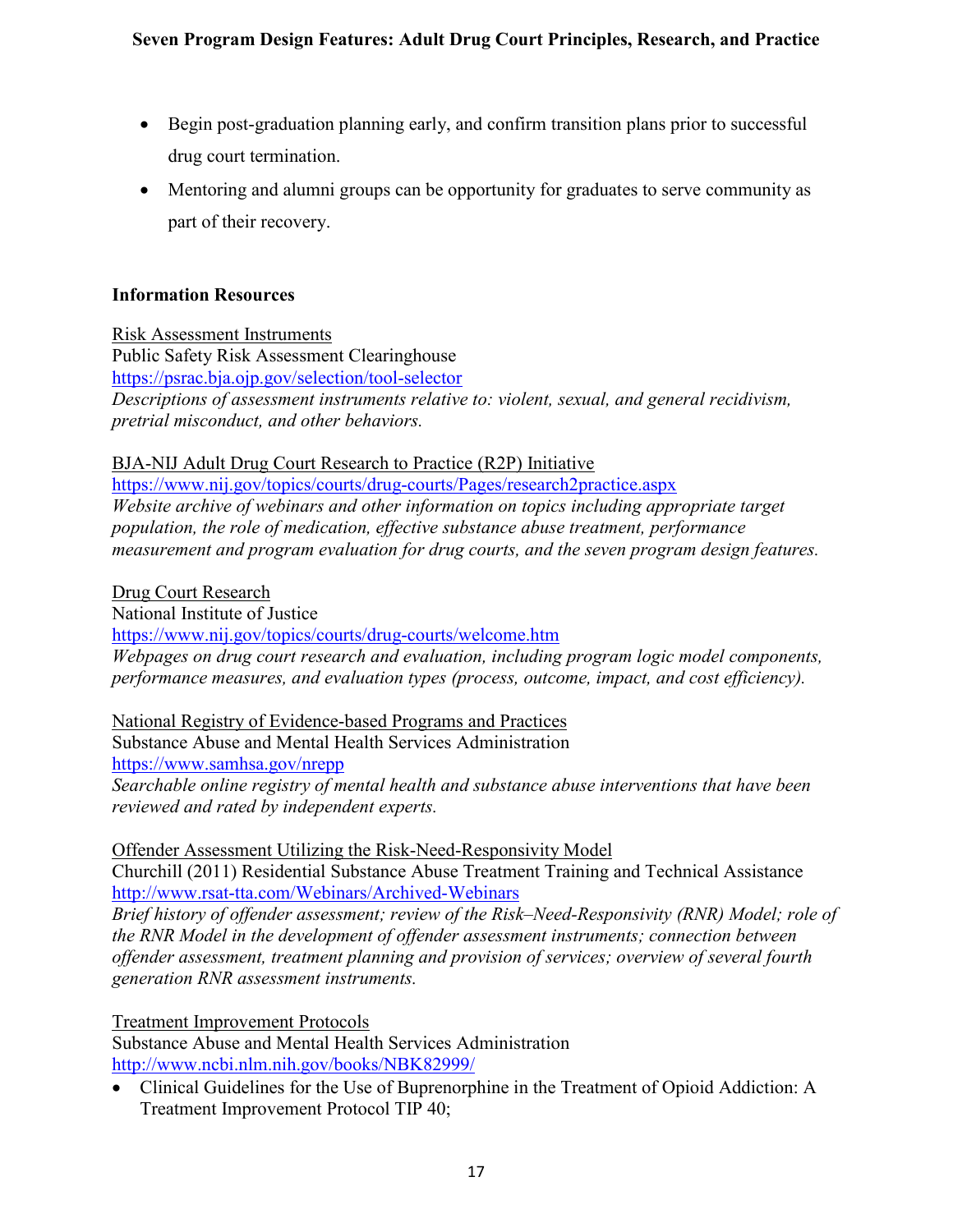- Medication-Assisted Treatment for Opioid Addiction in Opioid Treatment Programs: A Treatment Improvement Protocol TIP 43;
- Substance Abuse Treatment for Adults in the Criminal Justice System: A Treatment Improvement Protocol TIP 44; and,
- Incorporating Alcohol Pharmacotherapies into Medical Practice: A Treatment Improvement Protocol TIP 49.
- Medications for Opioid Use Disorder: A Treatment Improvement Protocol TIP 63.

# **References**

- 1. The Perceptions of Self-Represented Tenants in a Community-Based Housing Court Abuwala and Farole (2008) Court Review [http://www.courtinnovation.org/sites/default/files/Perceptions\\_Tenants.pdf](http://www.courtinnovation.org/sites/default/files/Perceptions_Tenants.pdf)
- 2. Public Policy Statement: Definition of Addiction American Society of Addiction Medicine (2011) http://www.asam.org/docs/publicy-policy-statements/1definition of addiction long 4-[11.pdf#search](http://www.asam.org/docs/publicy-policy-statements/1definition_of_addiction_long_4-11.pdf#search)
- 3. Risk-Need-Responsivity Model for Offender Assessment and Rehabilitation Bonta and Andrews (2007) Public Safety Canada <https://www.publicsafety.gc.ca/cnt/rsrcs/pblctns/rsk-nd-rspnsvty/index-en.aspx>
- 4. An Experimental Demonstration of Training Probation Officers in Evidence-Based Community Supervision Bonta, Bourgon, and Rugge, et. al. (2011) Criminal Justice and Behavior <http://cjb.sagepub.com/content/38/11/1127.full.pdf+html>
- 5. Fair Procedures, Yes. But We Dare Not Lose Sight of Fair Outcomes Bornstein and Dietrich (2007-2008) Court Review <http://aja.ncsc.dni.us/courtrv/cr44-1/CR44-1-2Bornstein.pdf>
- 6. Procedural Fairness: A Key Ingredient in Public Satisfaction Burke and Leben (2007-2008) Court Review <http://aja.ncsc.dni.us/courtrv/cr44-1/CR44-1-2BurkeLeben.pdf>
- 7. Punishment, Deterrence and Social Control: The Paradox of Punishment in Minority **Communities** Fagan and Meares (2008) Ohio State Journal of Criminal Law <https://kb.osu.edu/handle/1811/73063>
- 8. Impact of a Mature Drug Court Over 10 Years of Operation: Recidivism and Costs Executive Summary Finigan, Carey, and Cox (2007) NPC Research <https://www.ncjrs.gov/pdffiles1/nij/grants/219225.pdf>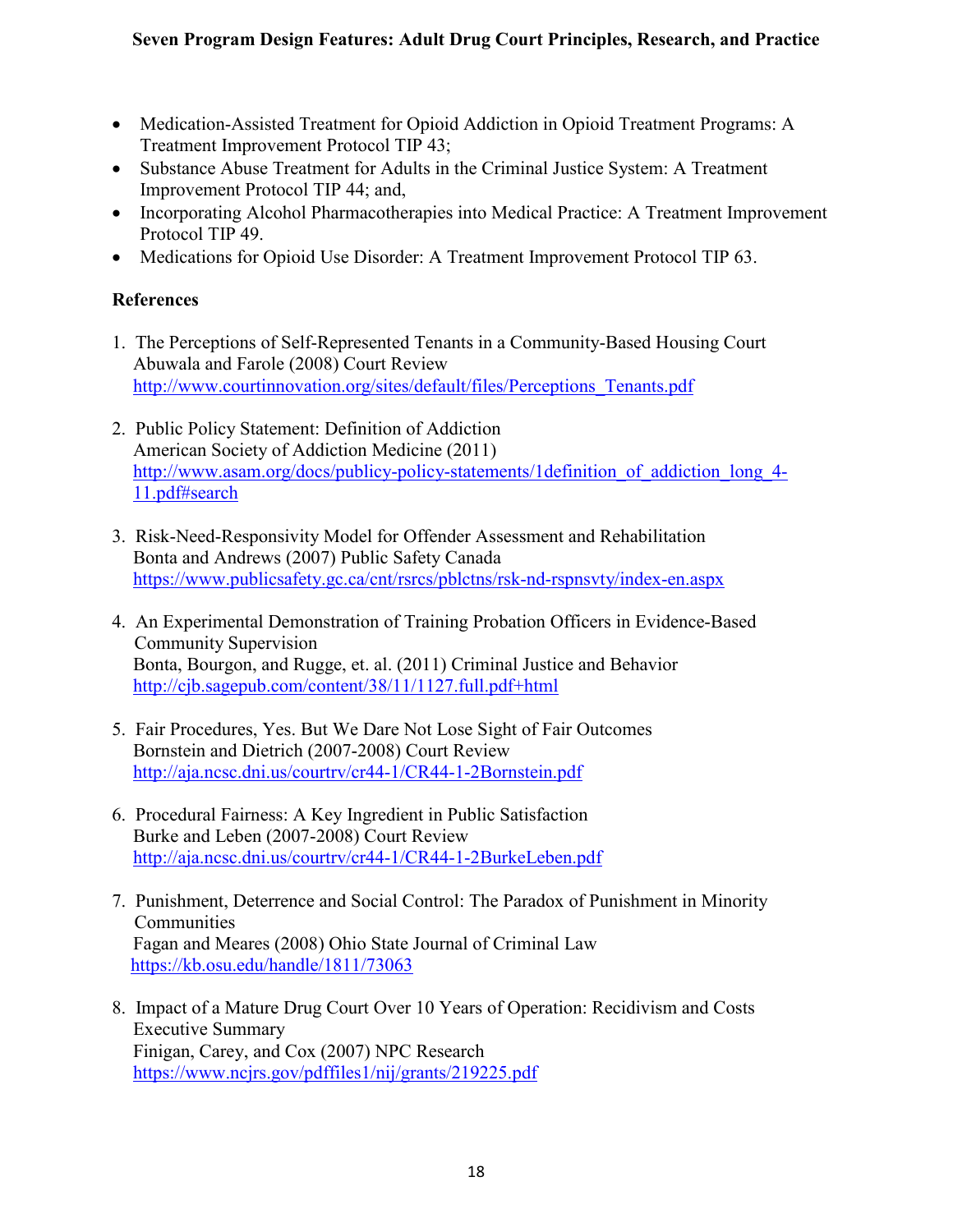- 9. The Impact of the Community Court Model on Defendant Perceptions of Fairness Frazer (2006) Center for Court Innovation [http://www.courtinnovation.org/sites/default/files/Procedural\\_Fairness.pdf](http://www.courtinnovation.org/sites/default/files/Procedural_Fairness.pdf)
- 10. Drug Treatment Courts: A Quantitative Review of Study and Treatment Quality Gutierrez and Bourgon (2009) Public Safety Canada <https://www.publicsafety.gc.ca/cnt/rsrcs/pblctns/2009-04-dtc/index-en.aspx>
- 11. Do Reentry Courts Reduce Recidivism? Results from the Harlem Parole Reentry Court Hamilton (2010) Center for Court Innovation [http://www.courtinnovation.org/sites/default/files/Reentry\\_Evaluation.pdf](http://www.courtinnovation.org/sites/default/files/Reentry_Evaluation.pdf)
- 12. Latessa, E. and Lovins, B. (2010). The Role of Offender Risk Assessment: A Policy Maker Guide. Victims and Offenders, 5, 203-219. [http://faculty.uml.edu/chigginsobrien/44.327/TOPICS/The%20Role%20of%20Offender%20](http://faculty.uml.edu/chigginsobrien/44.327/TOPICS/The%20Role%20of%20Offender%20Risk%20Assessment%20PDF.pdf) [Risk%20Assessment%20PDF.pdf](http://faculty.uml.edu/chigginsobrien/44.327/TOPICS/The%20Role%20of%20Offender%20Risk%20Assessment%20PDF.pdf)
- 13. Effects of Cognitive-Behavioral Programs for Criminal Offenders Lipsey, Landenberger and Wilson (2007) Vanderbilt Institute for Public Policy Studies [https://campbellcollaboration.org/media/k2/attachments/1028\\_R.pdf](https://campbellcollaboration.org/media/k2/attachments/1028_R.pdf)
- 14. Relapse Prevention Therapy with Substance Abusing Offenders Chapter 3 in An Overview with Recommendations for Drug Courts in Quality Improvement for Drug Courts: Evidence-Based Practices Marlatt, Parks, and Kelly (2008) National Drug Court Institute [http://www.ndci.org/sites/default/files/nadcp/Mono9.QualityImprovement%20new\\_0.pdf](http://www.ndci.org/sites/default/files/nadcp/Mono9.QualityImprovement%20new_0.pdf)
- 15. Continuing care research: What we have learned and where we are going. McKay (2009). Journal of Substance Abuse Treatment <http://www.ncbi.nlm.nih.gov/pmc/articles/PMC2670779/>
- 16. Cognitive-Behavioral Treatment: A Review and Discussion for Corrections Professionals Milkman and Wanberg (2007) National Institute of Corrections <https://s3.amazonaws.com/static.nicic.gov/Library/021657.pdf>
- 17. Principles of Drug Abuse Treatment for Criminal Justice Populations: A Research-Based Guide National Institute on Drug Abuse (2012) [http://www.drugabuse.gov/publications/principles-drug-abuse-treatment-criminal-justice](http://www.drugabuse.gov/publications/principles-drug-abuse-treatment-criminal-justice-populations)[populations](http://www.drugabuse.gov/publications/principles-drug-abuse-treatment-criminal-justice-populations)
- 18. Offender Risk Assessment in Virginia: A Three-Stage Evaluation Ostrom, Kleiman, and Cheesman (2002) National Center for State Courts [http://www.vcsc.virginia.gov/risk\\_off\\_rpt.pdf](http://www.vcsc.virginia.gov/risk_off_rpt.pdf)